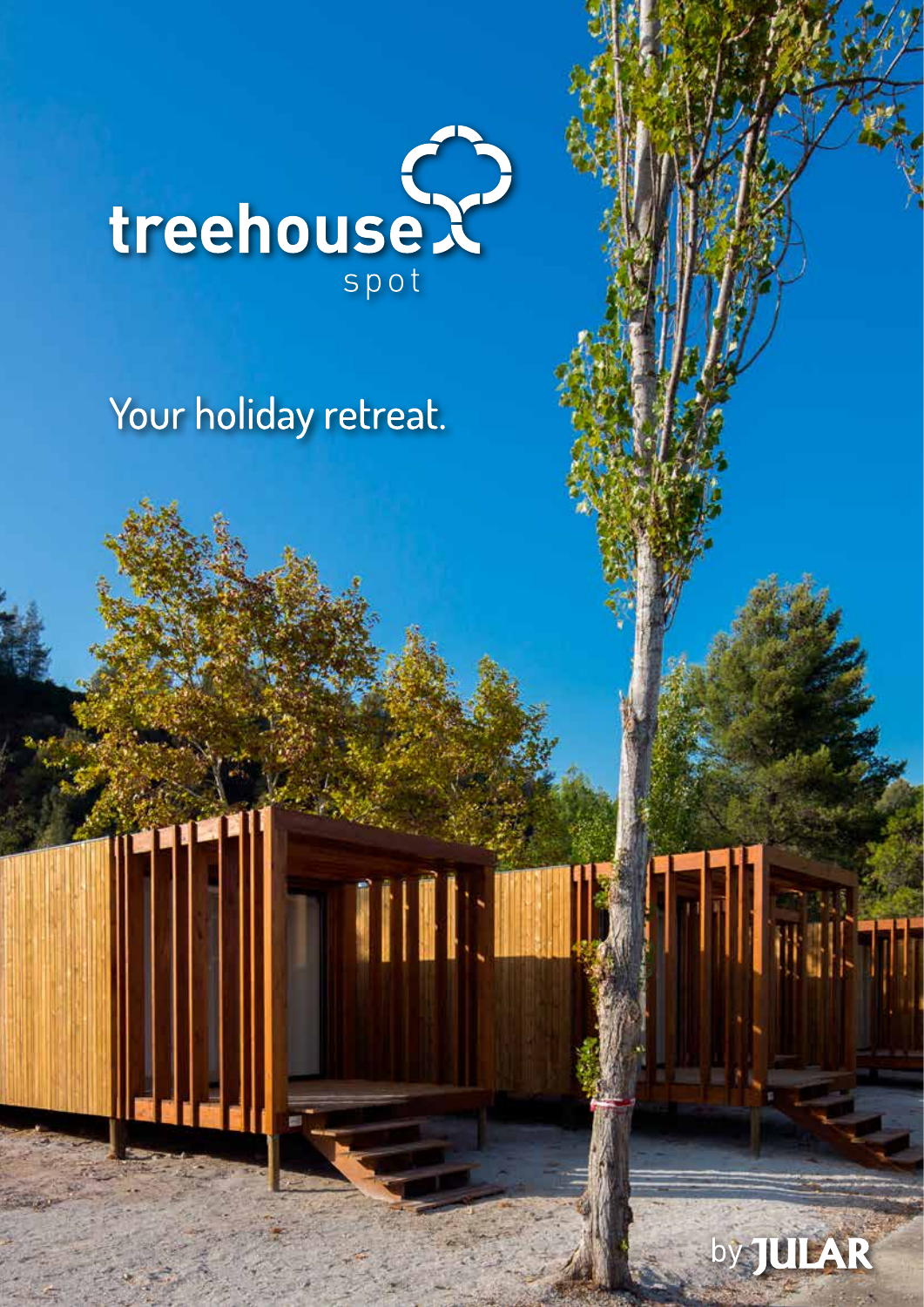

# Flexible and simple

## CONCEPT

The modular construction system is based on fully standardized components, which make possible a fast assembling process at very competitive prices.

Treehouse Spot modules have an area of 22  $m<sup>2</sup>$ .

### CHOOSE YOUR MATERIALS

Exterior cladding can be chosen from a wide range of materials, changing design and final cost. The standard solution comes with a resin/cement-based board.

#### COMFORT AND THERMAL EFFICIENCY

The construction of Treehouse Spot provides a high level of comfort and thermal efficiency. It has a complete insulation on floors, walls and roofs, and the exterior walls are ventilated, improving well-being inside the house.

#### EASY ASSEMBLING

Treehouse Spot was designed to be placed on any ground, assuring there is a way to guarantee the lower ventilation of the module. For the Treehouse Spot support system, a variety of systems can be used, from simple wooden stakes to geoscrews or other pillars, depending on the nature of the ground.

# TECHNICAL SUPPORT

Our technical team is available to answer your questions and help you realize your project.







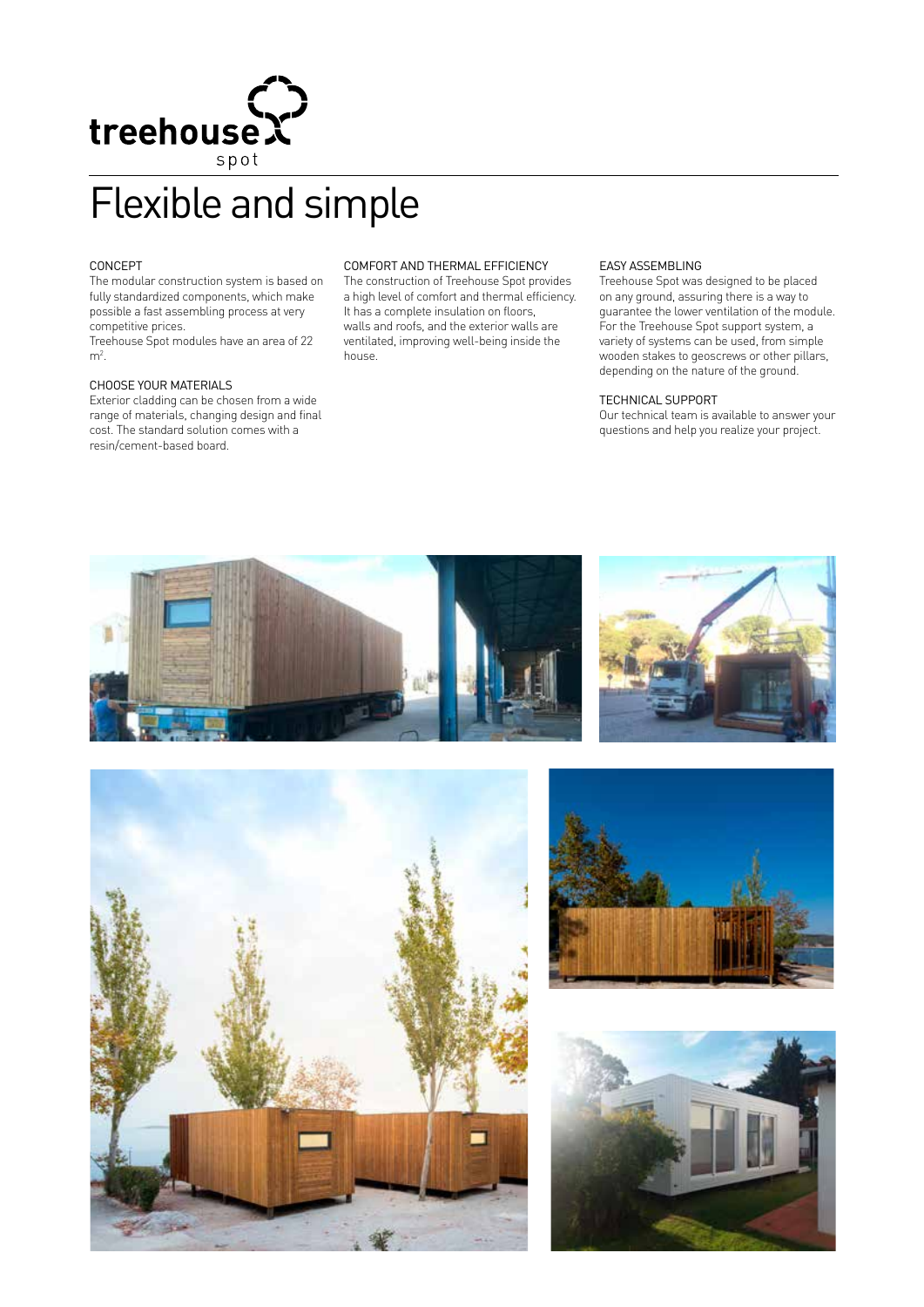

# **T1 Studio**

# **FLOOR PLAN**



# **AREAS**

**Total area 22 m2**

# **DESCRIPTION**

Treehouse Spot has a total of 22 sqm of roofed area, with one bedroom, one bathroom, one lounge with kitchenette and an outdoor lounge area.

# **MATERIALS AND FINISHES**

#### WALL<sub>S</sub>

Main structure in laminated timber. Ventilated façade lined with treated Pinewood treated.

ROOF

Roofing with waterproofing screen.

#### FLOOR

Laminate floor.

# **BASIC EQUIPMENT**

**ELECTRICITY** 

Complete electric circuits, with power sockets and lighting, including main distribution board.

# WATER AND SEWAGE

Complete hot and cold water piping and fittings; sewer and drain piping.

#### SANITARY WARE White sanitary ware.

### LOUNGE/ROOM

Coatings with plain particle board.

#### KITCHEN

The standard version included a ready area for later installation of kitchen countertop, stove, mini-fridge and microwave (optional equipment).



Certified Quality The main building material of Treehouse Spot is wood, and it's all PEFC certified. There is no other building material that helps more tackle climate change!



# **Durability**

Treehouse Spot structural panels are made of wood materials with the most advanced technology. The average lifecycle of a modular house compares to that of a traditional one, as long as the same maintenance plan is applied. The roofs must be kept clean of leaves in order to allow a good drainage of rain water.



# Uses

Treehouse Spot is ideal for your weekend hideout, holiday retreat or even your beach hut. Small resorts can be erected in no time with this solution.